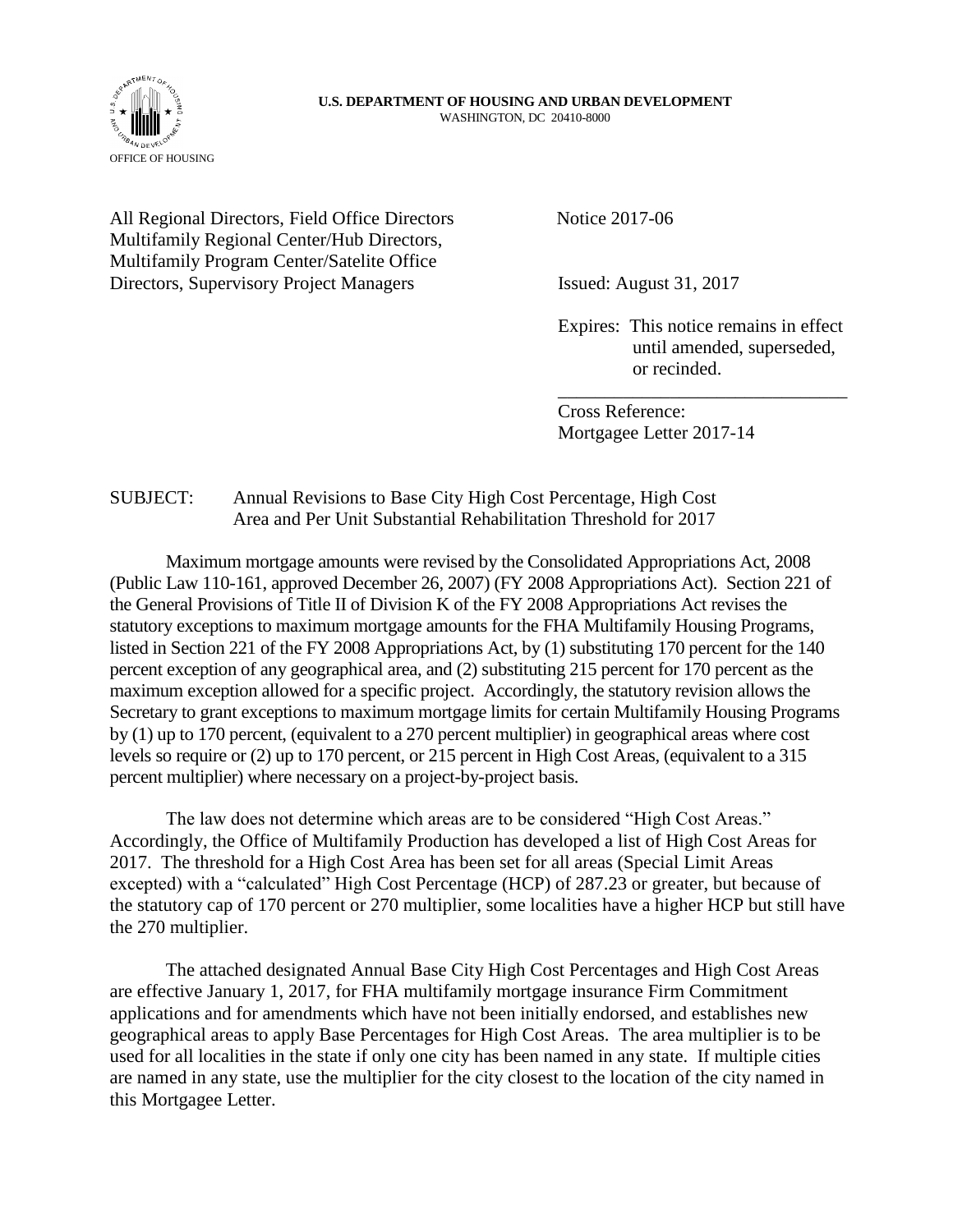## **PER UNIT LIMIT FOR SUBSTANTIAL REHABILITATION FOR CALENDAR YEAR 2017**

The 2016 Multifamily Accelerated Processing (MAP) Guide established a base amount of \$15,000 per unit to define substantial rehabilitation for FHA insured loan programs. Section 5.1.D.2 of the MAP guide requires that this base amount be adjusted periodically based on the percentage change published by the Consumer Financial Protection Bureau or other inflation cost index published by HUD. Accordingly, the 2017 base amount per dwelling unit to determine substantial rehabilitation for FHA insured loan programs is \$15,315.

# **SPECIAL LIMIT AREAS**

Guam, the U.S. Virgin Islands, and the states of Alaska and Hawaii are Special Limit areas. Care should be taken to ensure that the appropriate limits are used for corresponding programs. The HCP for Special Limit Areas is 405 percent.

#### **PAPERWORK REDUCTION ACT**

There are no information collection requirements in this Notice, and therefore the Paperwork Reduction Act of 1995 (44 U.S.C. 3501-3520) does not apply. In accordance with the Paperwork Reduction Act, an agency may not conduct or sponsor, and a person is not required to respond to, a collection of information unless the collection displays a currently valid OMB control number.

Attachment

Dana T. Wade General Deputy Assistant Secretary for Housing

\_\_\_\_\_\_\_\_\_\_\_\_\_\_\_\_\_\_\_\_\_\_\_\_\_\_\_\_\_\_\_\_\_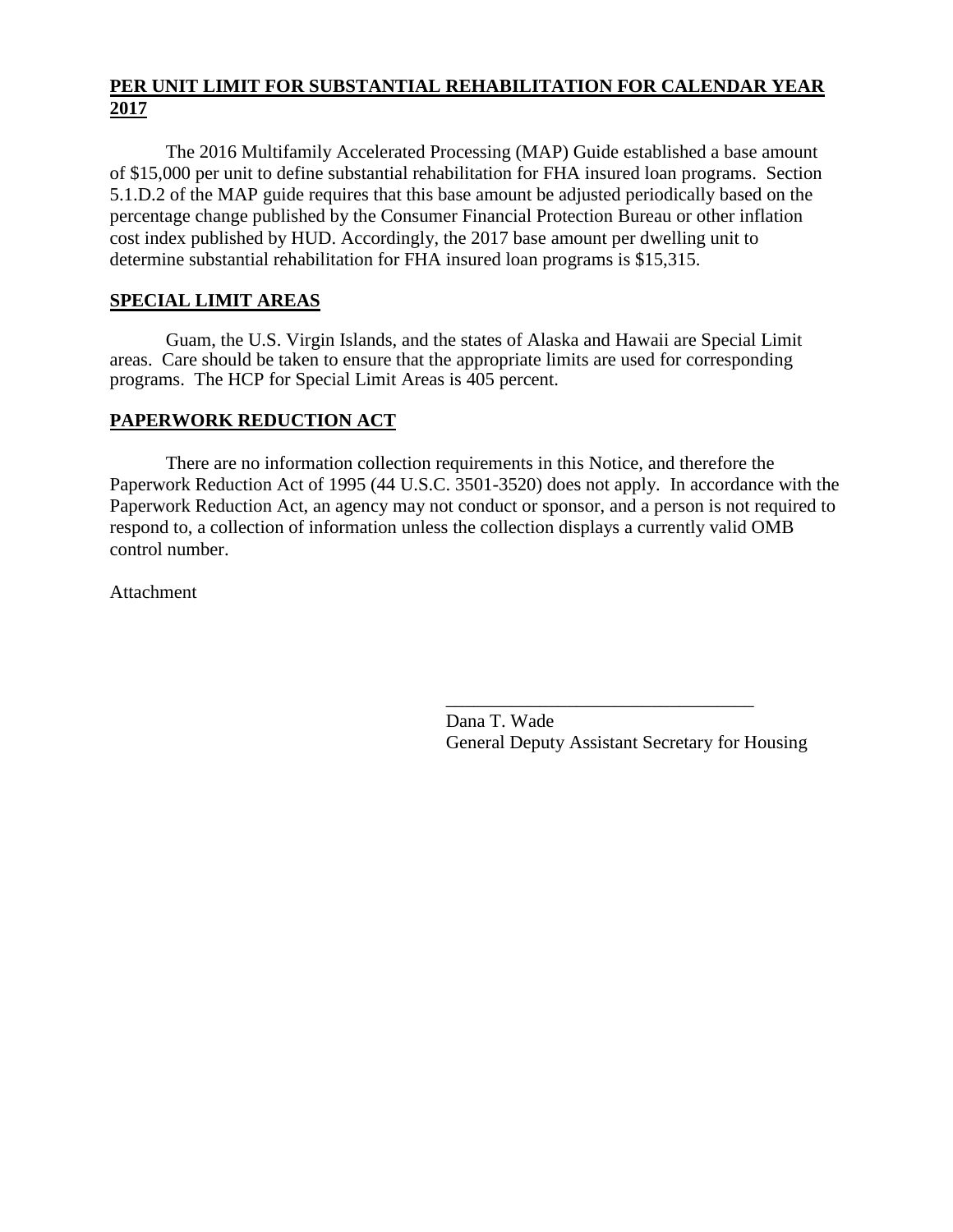| <b>FHA Multifamily Statutory Mortgage Programs</b><br><b>Base Percentages for High Cost Areas - Effective January 2017</b> |      |                                                  |      |                                                           |      |  |  |
|----------------------------------------------------------------------------------------------------------------------------|------|--------------------------------------------------|------|-----------------------------------------------------------|------|--|--|
| <b>Atlanta GA</b><br><b>Southeast Regional Office</b>                                                                      | 259% | Ft. Worth TX<br><b>Southwest Regional Office</b> | 223% | <b>San Francisco CA</b><br><b>Western Regional Office</b> | 270% |  |  |
| Birmingham AL                                                                                                              | 221% | Dallas TX                                        | 223% | Los Angeles CA                                            | 270% |  |  |
| <b>Little Rock AR</b>                                                                                                      | 216% | <b>Houston TX</b>                                | 219% | Sacramento CA                                             | 270% |  |  |
| Jacksonville FL*                                                                                                           | 243% | Lubbock TX                                       | 227% | San Diego CA                                              | 270% |  |  |
| Key West FL                                                                                                                | 270% | San Antonio TX                                   | 198% | Santa Ana CA                                              | 270% |  |  |
| Miami FL                                                                                                                   | 261% | Little Rock AR                                   | 216% | Anchorage AK**                                            | 405% |  |  |
| Tampa FL                                                                                                                   | 270% | Des Moines IA                                    | 250% | Phoenix AZ                                                | 258% |  |  |
| Louisville KY                                                                                                              | 250% | Topeka KS                                        | 235% | Denver CO*                                                | 270% |  |  |
| Jackson MS                                                                                                                 | 225% | New Orleans, LA                                  | 225% | <b>Boise ID</b>                                           | 270% |  |  |
| Greensboro NC                                                                                                              | 244% | Shreveport LA                                    | 223% | Honolulu HI**                                             | 405% |  |  |
| San Juan PR                                                                                                                | 270% | Kansas City MO*                                  | 270% | Helena MT                                                 | 257% |  |  |
| Columbia SC                                                                                                                | 248% | St. Louis MO                                     | 270% | Fargo ND                                                  | 254% |  |  |
| Knoxville TN                                                                                                               | 228% | Omaha NB                                         | 235% | Las Vegas NV                                              | 270% |  |  |
| Memphis TN                                                                                                                 | 225% | Albuquerque NM                                   | 252% | Portland OR                                               | 270% |  |  |
| Nashville TN                                                                                                               | 234% | Oklahoma City OK                                 | 240% | <b>Sioux Falls</b>                                        | 230% |  |  |
| US Virgin Islands**                                                                                                        | 405% | Tulsa OK                                         | 237% | Salt Lake City UT                                         | 270% |  |  |
|                                                                                                                            |      |                                                  |      | Seattle WA                                                | 270% |  |  |
|                                                                                                                            |      |                                                  |      | Spokane WA                                                | 270% |  |  |
|                                                                                                                            |      |                                                  |      | Casper WY                                                 | 269% |  |  |